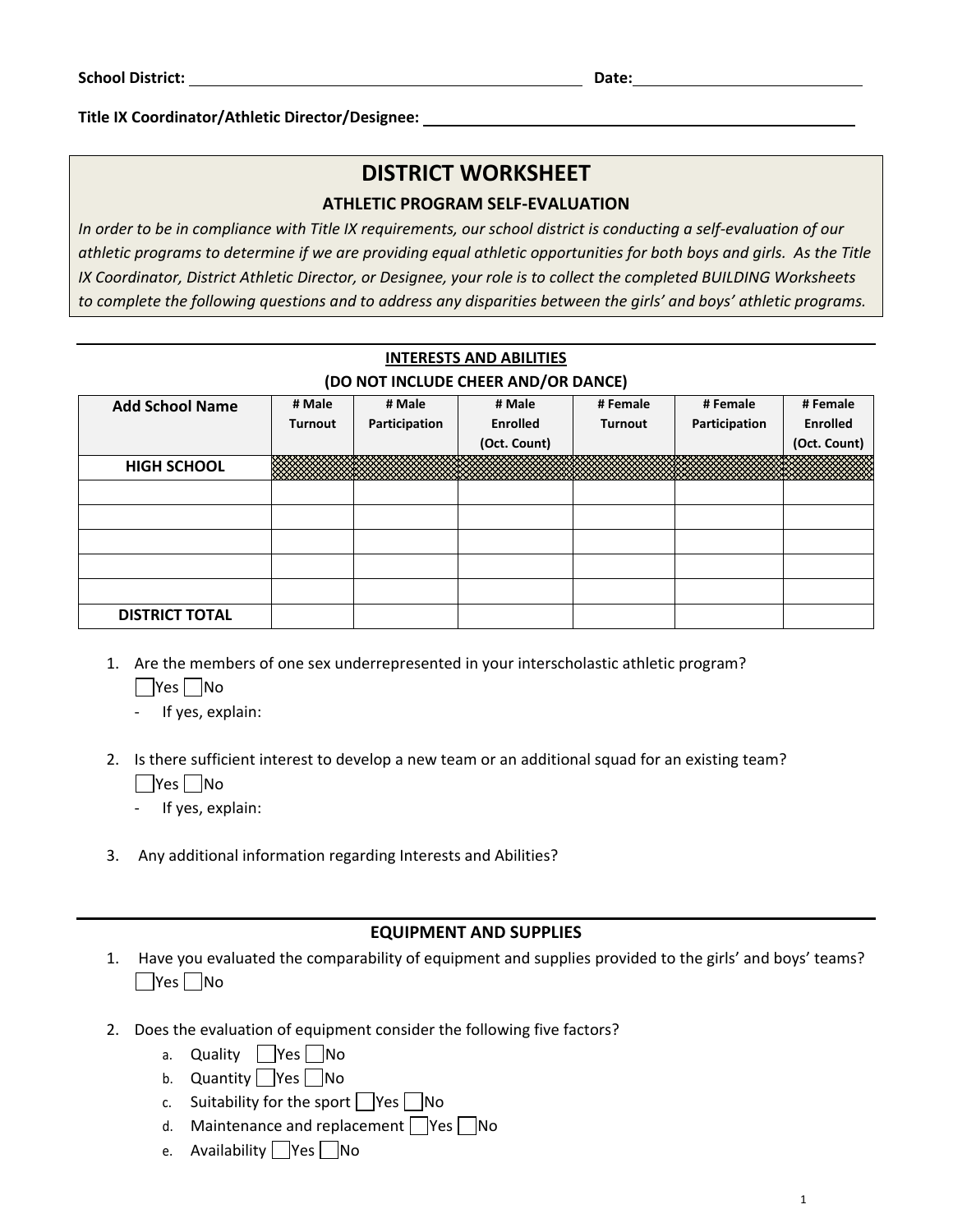- 3. Have you identified a difference between the equipment and supplies for the girls' and boys' programs?  $\Box$ Yes  $\Box$ No If yes, explain:
- 4. Any additional information about Equipment and Supplies?

## **SCHEDULING OF GAMES AND PRACTICE TIMES**

- 1. Have you evaluated the comparability of game and practice times (including "prime time" and "premier" events) provided to the girls' and boys' teams?  $\Box$ Yes  $\Box$ No
- 2. Did the comparison of the scheduling of games and practice times identify any differences that favor teams made up of players of one sex?  $\Box$  Yes  $\Box$  No
- ‐ If yes, explain:
- 3. Any additional information regarding Scheduling of Games and Practice Times?

## **FACILITIES**

In this context, "Facilities" refers to a playing field, court, stadium, gym, pool, locker rooms, etc. "Competitive events" means games, meets, or matches involving teams from one or more other schools.

- 1. Have you evaluated the comparability of facilities (practice, competitive and locker rooms) provided to the girls' and boys' teams?  $|$   $|Yes|$   $|No$
- 2. Did the comparison of facilities identify any differences that favor teams made up of players of one sex? | Yes | No
	- ‐ If yes, explain:
- 3. Any additional information regarding Facilities?

## **COACHING**

- 1. Have you evaluated the comparability of coaches provided to the girls' and boys' teams in the following areas?
	- a. Rates of pay  $\Box$  Yes  $\Box$  No
	- b. Duration of contracts  $\Box$  Yes  $\Box$  No
	- c. Contract renewals  $\Box$  Yes  $\Box$  No
	- d. Nature of duties and responsibilities  $\Box$  Yes  $\Box$  No
	- e. Qualifications Yes No
- 2. Did the comparison of coaching identify any differences that favor teams made up of players of one sex? **No** 
	- ‐ If yes, explain: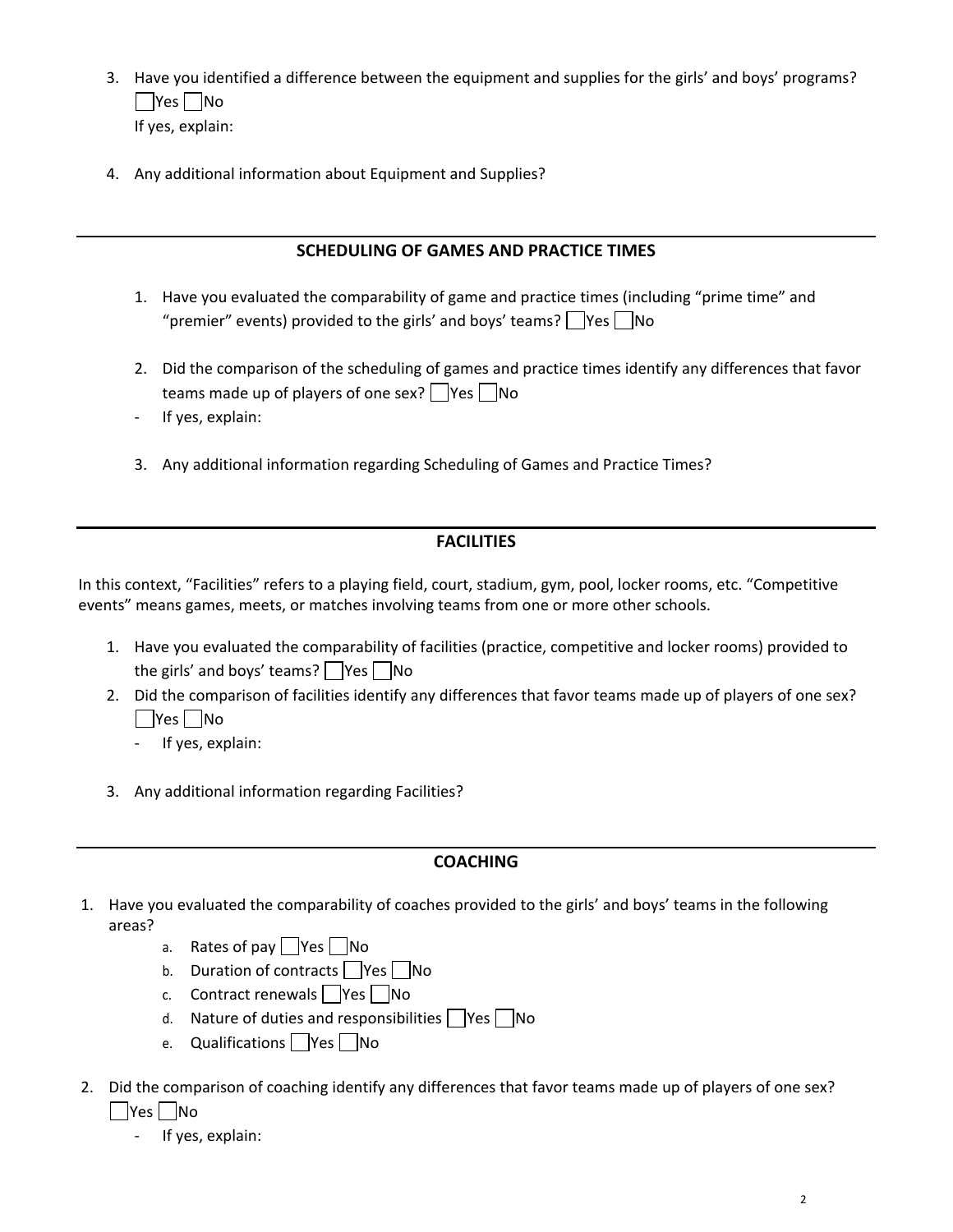#### 3. Coaches:

| 1. | Number of Male Coaches (including volunteers)                         |  |
|----|-----------------------------------------------------------------------|--|
|    | 2. Number of Female Coaches (including volunteers)                    |  |
|    | 3. Number of Coaches provided for boys' teams (including volunteers)  |  |
|    | 4. Number of Coaches provided for girls' teams (including volunteers) |  |
|    | 5. Number of on-campus Coaches provided for boys' teams (including    |  |
|    | volunteers)                                                           |  |
|    | 6. Number of on-campus Coaches provided for girls' teams (including   |  |
|    | volunteers)                                                           |  |

4. Any additional information about Coaching?

#### **PUBLICITY**

- 1. Have you evaluated the comparability of publicity and support given to girls' and boys' teams? **No**
- 2. Did the comparison of publicity identify any differences that favor teams made up of players of one sex?  $\Box$ Yes  $\Box$ No
	- ‐ If yes, explain:
- 3. Any additional information regarding Publicity?

## **TRAVEL AND PER DIEM**

- 1. Have you evaluated the comparability of the travel and per diem arrangements provided to the boys' and girls' teams?
	- $\Box$ Yes  $\Box$ No
- 2. Did the comparison of travel and per diem arrangements identify any differences that favor teams made up of players of one sex?  $\Box$  Yes  $\Box$  No
	- ‐ If yes, explain:
- 3. Any additional information about Travel and Per Diem?

#### **MEDICAL AND TRAINING SERVICES**

- 1. Have you evaluated the comparability of the medical and training services and facilities provided for girls' and boys' teams?  $\Box$  Yes  $\Box$  No
- 2. Did the comparison of medical and training services and facilities identify any differences that favor teams made up of players of one sex?  $\Box$  Yes  $\Box$  No
	- ‐ If yes, explain:
- 3. Any additional information regarding Medical and Training Services?